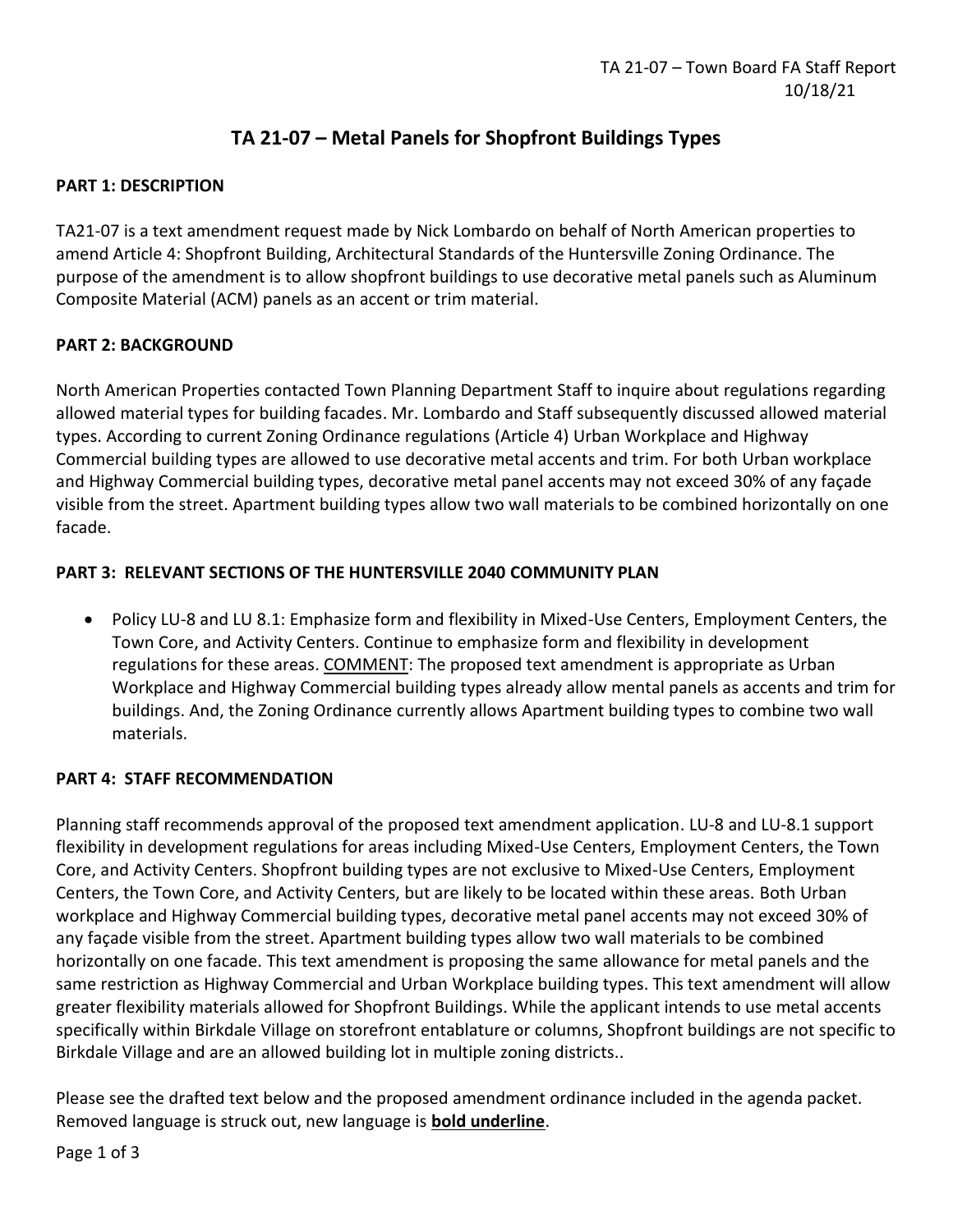# Article 4: Shopfront Building, Architectural Standards Principles, B

B. Building elevations fronting or visible from public streets shall be clad with masonry, wood, vinyl siding, stucco, or similar material. Metal paneling may not comprise a street fronting building face. **Decorative metal panels such as Aluminum Composite Material (ACM) panels may be used as an accent or trim material and as cladding for building accent elements such as column wraps, entablature, canopies, and their supporting structure. Decorative metal panel accents, however, may not exceed 30% of any façade visible from the street.**

#### **PART 5: HUNTERSVILLE ORDINANCE ADVISORY BOARD**

The Huntersville Ordinances Advisory Board (HOAB) reviewed the proposed text June 1, 2021 and recommended approval.

#### **PART 6: PUBLIC HEARING**

The Public Hearing took place September 7, 2021.

#### **PART 7: PLANNING BOARD RECOMMENDATION**

C. Boyd made a Motion to Approve TA 21-07 during the September 28, 2021 Planning Board meeting and the motion passed unanimously (9-0).

#### **PART 8: ATTACHMENTS AND ENCLOSURES**

- Attachment 1 Draft Language Ordinance
- Attachment 2 Text Amendment Application